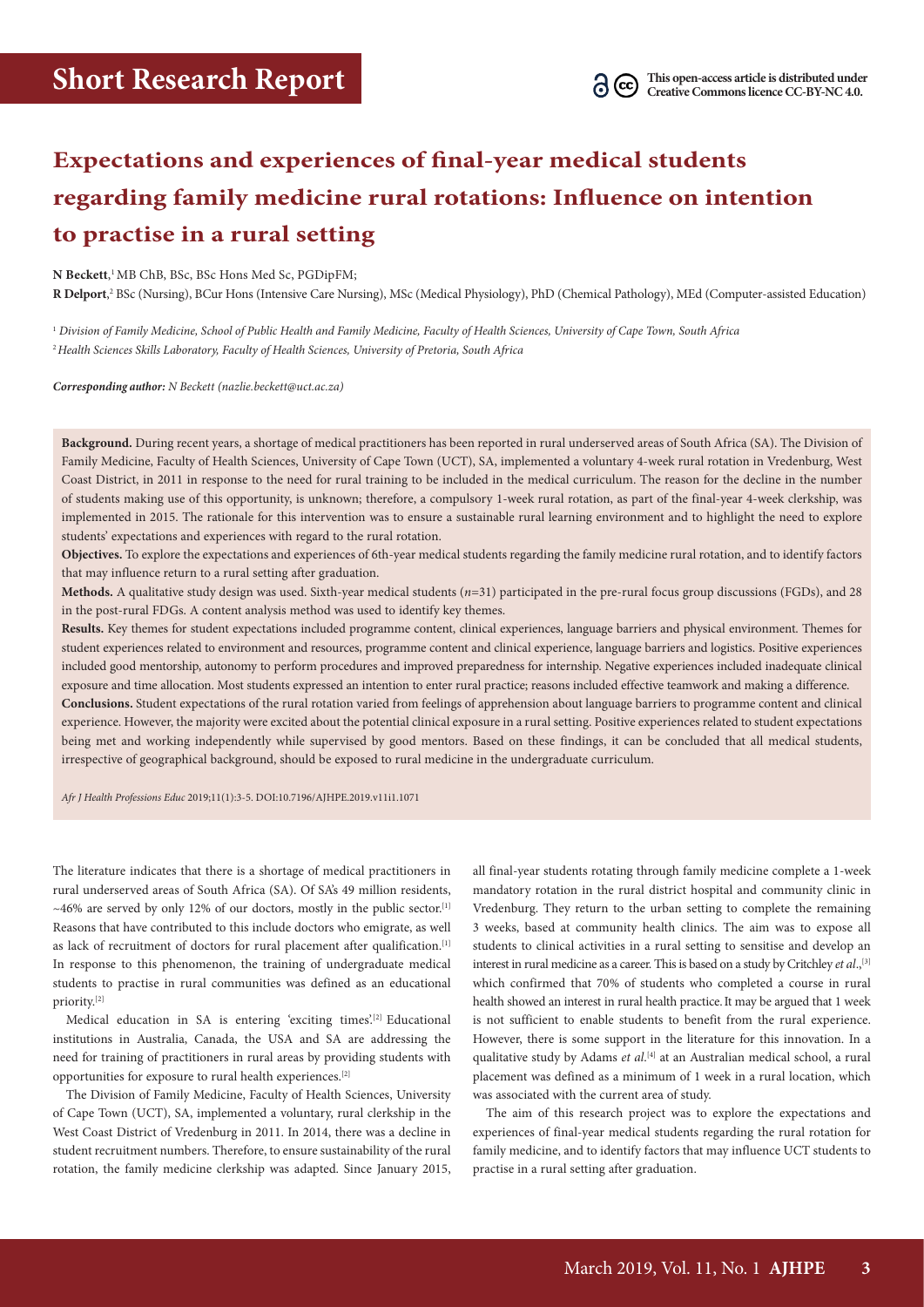This research is relevant, as students are the key role-players who will be ambassadors to promote the rural programme, and the study findings inform future logistical planning of the family medicine programme to ensure a sustainable rural learning environment.

## **Methods**

Final-year medical students at the Faculty of Health Sciences, UCT, were invited to participate in this study during their family medicine rotation. Informed consent was obtained, and students were notified that the primary investigator (PI) conducting the research is also the course convenor. A convenience sampling method was used. Seventy-one students in their family medicine rotation from July to October 2015 were eligible, and all students who gave consent were included (*n*=31). Data were collected during focus group discussions (FGDs), which were conducted by the PI at the Faculty of Health Sciences. Each participant was allocated a specific code, which was linked to the responses. FGDs were conducted before and after rural rotations. Three probing questions were asked: 'What are your thoughts/expectations about the rural rotation for family medicine?', which was used to initiate discussion during the pre-rural FGDs, and 'What were your experiences regarding the rural rotation?' and 'Based on your experience, would you consider returning to a rural setting after you qualify and why?', which were used for the post-rural discussions. The PI recorded the FGDs and a moderator took notes. Transcribed data were available to participants for member checking. Data pertaining to the expectations and experiences of the students were captured on an Excel spreadsheet. Data were grouped into common categories and allocated a specific code. A content analysis method was used to identify key themes, and data were analysed until saturation was reached. Data from the second probing question used in the post-rural FGDs were transcribed verbatim and analysed to identify factors that may influence return to a rural ractice. Demographic data were obtained from UCT's undergraduate student office, which were recorded in categories to identify age, sex and area of origin of the participants. These data were used during the analysis of results pertaining to intent to return to rural practice. Each quote used in this article is referenced to the participant.

### **Ethical approval**

Ethical approval was obtained from the Human Research Ethics Committee at UCT (ref. no. HREC 336/2015). Permission for student participation was received from the student affairs office.

## **Results**

Thirty-one students participated in the FGDs conducted before the rural rotation and 28 students in the post-rural FGDs. Three students were lost to follow-up in the post-rural discussions owing to logistical reasons.

The participants' ages ranged from 22 to 33 years. The majority were female (*n*=21), and participants were from Western Cape Province (*n*=16), KwaZulu-Natal Province (*n*=6), Gauteng Province (*n*=2), Limpopo Province (*n*=2), Mpumalanga Province (*n*=2), White River (*n*=1) and North West Province (*n*=2).

## **Main themes related to student expectations Programme content and clinical experience**

A few of the students expected it to be a new and varied experience and felt apprehensive about resources, but were keen to implement clinical knowledge into practice:

'I am looking forward to seeing a new population with a range of conditions compared to urban patients.' (5.10)

'Exposure to a smaller environment with more generalised illness, with limited resources. Being sparing with ordering of investigations.' (3.1)

#### **Language barriers, feelings and emotions and physical environment**

Some students were concerned about language barriers, and emotions ranged from excitement to apprehension, while others had no specific expectations but were willing to adapt:

'I am worried about the language because I do not speak Afrikaans.' (4.1) 'I don't expect it to be "really rural" where you go into the community … not like KZN.' (2.1)

#### **Themes related to student experiences**

Themes identified for experienceswere closely linked to student expectations and related to environment and resources, programme content and clinical experience, language barriers and logistics.

#### **Programme content and clinical experience**

Students found the participation rewarding and gained good clinical experience regarding the rural health system and referral patterns. Others found the experience frustrating because of lack of patients during quiet casualty calls and limited time in Vredenburg:

'If we had better exposure for longer … we would have a better opportunity to work in a team. It would have been better to go for 2 weeks, with more clinical time immersed in outpatient clinics.' (1.2)

#### **Language barriers and logistics**

Students experienced issues with transport and found the language barrier to be challenging:

'Transport was a problem; it should be clear that the vehicle is for everyone.' (2.2) 'There was a huge language barrier … patients speak only Afrikaans and notes are written in Afrikaans.' (4.9)

### **Rural setting**

Based on students' experiences, a probing question was asked to assess intention to return to a rural setting. Most of the students (67%) expressed an intention to return to such a setting to practise (Table 1):

'I would still go back to a rural setting … I liked the hospital and treating patients in a community setting. I liked the autonomy and the confidence it gave me. I would be able to focus on my own interests.' (3.2)

The remaining students (33%) indicated that they would not consider returning to rural medicine because of personal reasons, such as children's schooling and intention to specialise:

'No! I will never work in a rural area … I have a family life. I want to specialise … there is no place for a physician in a district hospital. I feel you get pressurised to go rural … it is a personal choice.' (3.8)

## **Discussion**

Students had varied expectations regarding the rural rotation. Some had spoken to peers, which influenced their perceptions positively, whereas others were anxious because of language issues and the unknown environment. Student experiences were closely linked to their expectations.